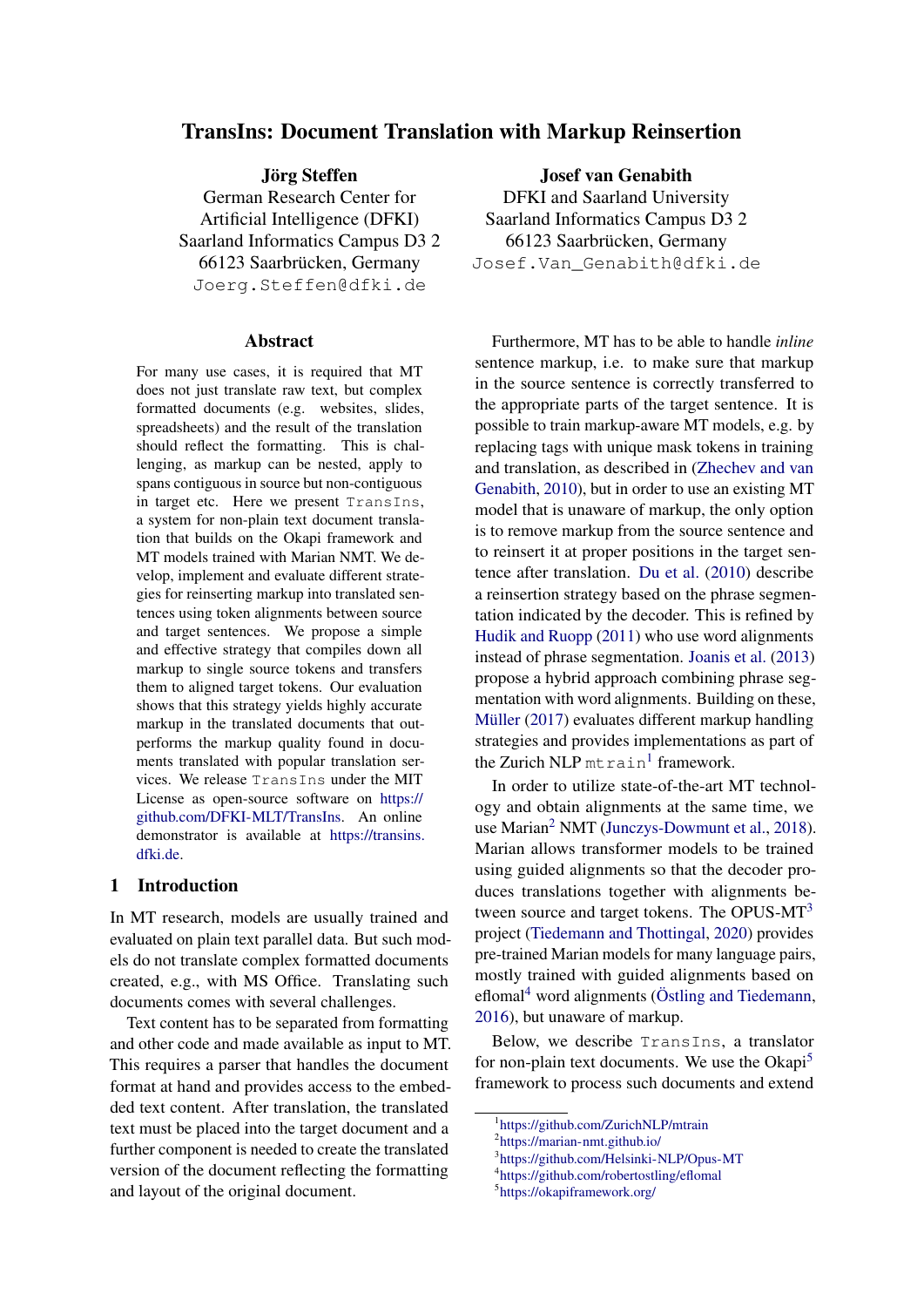Okapi in order to query Marian for translations and alignments. We study different alignment-based markup reinsertion strategies, starting with the one implemented in mtrain. We identify deficits and present improved strategies. Finally, we evaluate different strategies and compare the markup quality between documents translated by TransIns and popular translation services.

## 2 Okapi Framework

Okapi is a free open-source framework designed to support localization and translation processes. It includes a collection of *filters* providing access to the translatable content for many file formats. A workflow in Okapi is modelled as a pipeline of *steps* that pass *events* through the pipeline. Events are associated with resources, e.g. text units, and are created when using a filter on a source document. A typical Okapi pipeline for translating documents consists of four steps:

The Raw Document to Filter Events Step reads the source document with an associated filter configuration and sends the filter events with the associated text units down the pipeline.

The Segmentation Step breaks down the text units into sentences, using rules specified in Seg-mentation Rules eXchange format (SRX)<sup>[6](#page-1-0)</sup>, a standard describing how to segment text.

The Leveraging Step sends each sentence to a translation service and stores the generated translation with the sentence. Translation services are accessed via *connectors*. Okapi provides connectors for popular translation services, but a connector for Marian is not included.

The Filter Events to Raw Document Step creates the target document in the original format from the translated text content coming in as filter events.

Okapi handles *global* document markup, but not *inline* sentence markup. This has to be dealt with by the translation service.<sup>[7](#page-1-1)</sup>

## 3 TransIns System Description

Below, we describe how we build TransIns (translation with markup reinsertion) based on the Okapi translation pipeline by adding Marian specific components and setting up an additional Okapi pipeline to support efficient processing.

Marian comes with a web-socket server that loads a model once at start time and then listens for single or batch translation queries. The server can be run remotely, supporting distributed setups with multiple Marian servers. In order to use Marian as a translation service from the leveraging step, we provide a Marian connector that implements the Okapi connector interface.

Most MT models are trained on parallel data where sentences are preprocessed, e.g. tokenized. Sentences to be translated need to be preprocessed in the same way. Also, the translation provided by the MT model might require postprocessing, e.g detokenization. With Marian, pre-/postprocessing often resorts to Perl scripts written for the Moses statistical MT system [\(Koehn et al.,](#page-6-8) [2007\)](#page-6-8). For TransIns, we use a Python reimplementation provided by Sacremoses[8](#page-1-2). Transformer MT models often apply subword tokenization in preprocessing. In postprocessing, subword tokenization has to be undone in the translated sentence. For transformer models, Byte-Pair Encoding (BPE) [\(Sennrich et al.,](#page-6-9) [2016\)](#page-6-9) and SentencePiece [\(Kudo and Richardson,](#page-6-10) [2018\)](#page-6-10) are popular subword tokenizers. We use publicly available implementations of both subword tokenizers. $9,10$  $9,10$  $9,10$  Undoing the subword tokenization in the translated sentence in postprocessing is straightforward by applying simple string replacements.

TransIns wraps the steps described above in a web service that provides corresponding endpoints for pre-/postprocessing single sentences or batches. The steps to apply can be configured separately for each translation direction. The Marian connector for Okapi calls this web service to preprocess a sentence before translation and again afterwards to postprocess the translated sentence.

The standard Okapi translation pipeline is somewhat inefficient: extracted sentences arrive at the leveraging step one-by-one, i.e. only single sentences are sent for pre-/postprocessing and translation to the corresponding services, even though the services support batch processing. The accumulated overhead of connecting and disconnecting slows throughput significantly. For efficient batch processing, we set up another Okapi pipeline, the *sentence collector pipeline*, consisting of a Raw Document to Filter Events Step and a Segmentation Step followed by a custom Sentence Col-

<span id="page-1-1"></span><span id="page-1-0"></span><sup>6</sup> <https://www.gala-global.org/srx-20-april-7-2008>

 $7$ The Okapi supported popular translation services can handle inline sentence markup, but details are not available.

<span id="page-1-2"></span><sup>8</sup> <https://github.com/alvations/sacremoses>

<span id="page-1-3"></span><sup>9</sup> <https://github.com/rsennrich/subword-nmt>

<span id="page-1-4"></span><sup>10</sup><https://github.com/google/sentencepiece>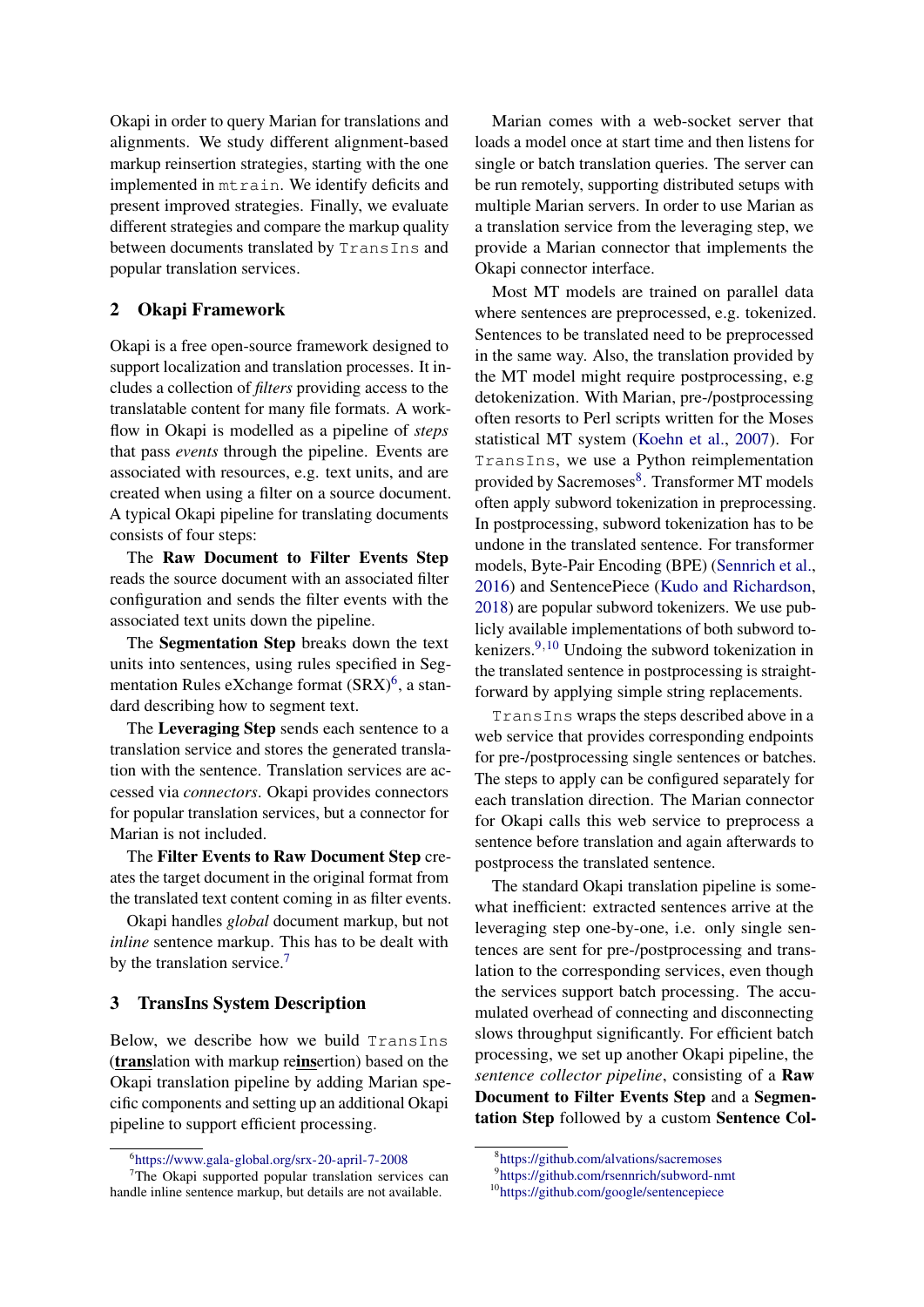<span id="page-2-0"></span>

Figure 1: TransIns processes the source document with two Okapi pipelines

lector Step that simply adds each sentence to a local Batch Translator component. In a first run, we process the source document with this pipeline. Once the batch translator has collected all sentences it sends batches to preprocessing, translation and postprocessing. The batch translator also serves as Cache: for each source sentence, it stores the resulting target sentence. In a second run, we process the source document with the translation pipeline, but we adapt the Marian connector so that it queries the batch translator cache. This avoids connections to remote services, resulting in increased throughput. Figure [1](#page-2-0) shows the TransIns workflow with both Okapi pipelines. $^{11}$  $^{11}$  $^{11}$ 

#### <span id="page-2-7"></span>4 Markup Reinsertion

Okapi provides sentences in a generic format. Sentence internal tags are encoded using characters from the Unicode private use area (PUA). Each tag consists of two such characters. The first encodes the type of the tag, which is either opening (e.g.  $\langle b \rangle$ ), closing (e.g.  $\langle b \rangle$ ), or isolated (e.g.  $\langle \text{br}/\rangle$ ). The second character encodes a running tag index. Tags provided by Okapi are always wellformed and balanced, i.e. for each opening tag, there is a corresponding closing tag, and tag pairs are properly nested. Tag indices are unique, and so is each tag pair.

The OPUS-MT models we use with TransIns are unaware of markup, so the only option is to remove tags before translation and to reinsert them afterwards. The general workflow of all TransIns markup reinsertion strategies is shown in Figure [2.](#page-2-2)

Alignments provided by Marian<sup>[12](#page-2-3)</sup> refer to token indices. As tokenization is decided by preprocessing, we can only map and remove tags from the source sentence *after* preprocessing. Postprocessing like detokenization might change target tokenization. Therefore tag reinsertion has to be done

- <span id="page-2-2"></span>1 preprocess source sentence;
- 2 map each tag to a source token; $^{13}$  $^{13}$  $^{13}$
- 3 remove tags from source sentence; 4 send source sentence to Marian for translation, retrieve target sentence and alignments;
- 5 reinsert tags into target sentence based on the alignments
- of the mapped source tokens; 6 clean up target sentence markup;
- 7 postprocess target sentence.

Figure 2: Markup reinsertion workflow

into the raw target sentence *before* postprocessing.

As reinserted tags may end up anywhere and in any order in the target sentence, we do a cleanup step after tag reinsertion that takes care of:

Tags in subword token sequences: If a tag is inserted within a sequence of subword tokens, e.g. as created by BPE, that tag has to be moved so that the subword token sequence can be properly merged in postprocessing. We move opening and isolated tags to the front of the sequence and closing tags to the end.

Improper tag order: Reinserted tags in the target sentence might occur in incorrect order, i.e. closing tag before corresponding opening tag. In this case, we swap the tags. Furthermore, tag pairs might be improperly nested. We reorder and, if required, insert additional tags to restore a proper nesting. E.g., a target sentence with two "overlapping" tag scopes

 $(1)$   $\langle i \rangle$  x  $\langle b \rangle$  y  $\langle i \rangle$  z  $\langle b \rangle$ 

is fixed by adding two additional tags

(2)  $\langle x \rangle \times \langle y \rangle = \langle x \rangle \times \langle y \rangle \langle x \rangle = \langle x \rangle \times \langle y \rangle$ 

Below, we describe the markup reinsertion strategies implemented in TransIns. For some strategies the cleanup step has to be adapted or extended.

#### <span id="page-2-6"></span>4.1 **mtrain** Strategy

mtrain [\(Müller,](#page-6-4) [2017\)](#page-6-4) is implemented in the Zurich NLP mtrain Python package.<sup>[14](#page-2-5)</sup> We reimplement it with the TransIns workflow (Figure

<span id="page-2-1"></span><sup>&</sup>lt;sup>11</sup>For debugging purposes, our system can be run without the sentence collector pipeline.

<span id="page-2-3"></span><sup>12</sup>using the --alignment hard option

<span id="page-2-5"></span><span id="page-2-4"></span><sup>&</sup>lt;sup>13</sup>Source tokens include subword tokens.

<sup>14</sup>[https://github.com/ZurichNLP/mtrain/blob/master/](https://github.com/ZurichNLP/mtrain/blob/master/mtrain/preprocessing/reinsertion.py#L315) [mtrain/preprocessing/reinsertion.py#L315](https://github.com/ZurichNLP/mtrain/blob/master/mtrain/preprocessing/reinsertion.py#L315)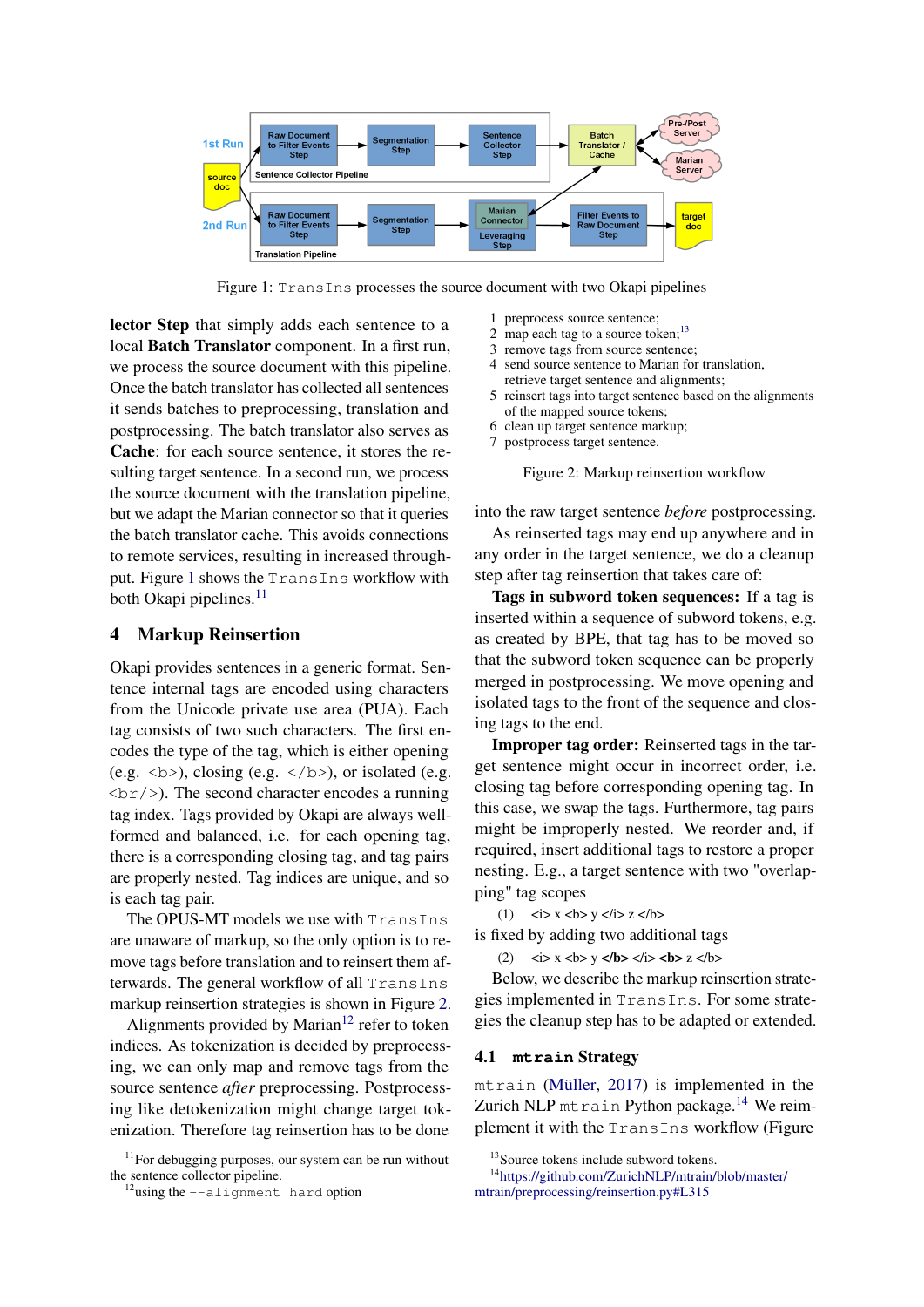[2\)](#page-2-2) as follows: in step 2, tags are always mapped to the *following* token.<sup>[15](#page-3-0)</sup> In step 5, we iterate over the target tokens left to right. For each target token for which there is an alignment with a source token, we check if that source token has a tag mapped to it. If yes, that tag is *moved* in front of the target token. After the iteration, any remaining source sentence tags that have not been moved are added at the end of the target sentence. Such tags occur if they are mapped to a source token without alignment.

Example [\(3\)](#page-3-1) demonstrates the strategy. The first row contains the source sentence with tags. Tag and mapped token are underlined. The last row contains the target sentence with reinserted tags, with vertical lines indicating alignments.

<span id="page-3-1"></span>
$$
(3) \tHello \t
$$
\xrightarrow{\text{Ab> World}} \t\frac{\langle b \rangle!}{\vert}
$$
\nHallo \t
$$
\xrightarrow{\text{Ab> Well}} \t\langle b \rangle!
$$
$$

 **is mapped to "World",**  $**5**$  **is mapped to "!".** "Welt" is aligned with "World", so <b> is moved in front of "Welt". The same is done for "!" and  $\langle$ b>, resulting in correct markup reinsertion. But if the word order in the target language is different from the source language, mtrain fails:

<span id="page-3-2"></span>(4) 
$$
\xrightarrow{\text{Porte}} \xrightarrow{\text{db} > \text{verte}} \xrightarrow{\text{db} > !}
$$
  
\n**db** Green door **db**

In [\(4\)](#page-3-2) "door" is incorrectly rendered bold. In [\(5\)](#page-3-3) both "Green" and "door" end up with incorrect markup:<sup>[16](#page-3-4)</sup>

<span id="page-3-3"></span>
$$
(5) \quad \xrightarrow{\text{db> Porte}} \quad \xrightarrow{\text{db> verte}} \quad \downarrow
$$
\n
$$
\xrightarrow{\text{db> Groen}} \quad \text{db> door} \quad \downarrow
$$

In conclusion, mtrain is only suitable for language pairs with similar word order and often fails otherwise. Below, we propose improvements to compensate for mtrain deficits.

## <span id="page-3-8"></span>4.2 **mtrain++** Strategy

The first improvement comes from the insight that tags do not generally refer to the *following* token. mtrain++ only maps opening and isolated tags to the following token, but closing tags are mapped to the *previous* token and moved *after* the aligned target token. This fixes [\(4\)](#page-3-2) (and also [\(5\)](#page-3-3)):

(6)

\nPorte 
$$
\left\{\frac{\text{b} > \text{verte} < \text{lb}}{\text{c} > \text{Green} < \text{lb}}
$$

\n(a)  $\left\{\frac{\text{b} > \text{verte} < \text{lb}}{\text{d} & \text{loop}}\right\}$ 

But mtrain++ requires an adaptation of the cleanup step, as [\(7\)](#page-3-5) shows:

<span id="page-3-5"></span>
$$
(7) \quad \xrightarrow{\text{Sb-Porte}} \quad \text{vertex} < \text{b} > \quad \text{C} < \text{b} > \quad \text{C} < \text{b} > \quad \text{C} < \text{b} > \quad \text{C} < \text{b} > \quad \text{C} < \text{b} > \quad \text{C} < \text{b} > \quad \text{C} < \text{b} > \quad \text{C} < \text{b} > \quad \text{C} < \text{C} < \text{C} < \text{C} < \text{C} < \text{C} < \text{C} < \text{C} < \text{C} < \text{C} < \text{C} < \text{C} < \text{C} < \text{C} < \text{C} < \text{C} < \text{C} < \text{C} < \text{C} < \text{C} < \text{C} < \text{C} < \text{C} < \text{C} < \text{C} < \text{C} < \text{C} < \text{C} < \text{C} < \text{C} < \text{C} < \text{C} < \text{C} < \text{C} < \text{C} < \text{C} < \text{C} < \text{C} < \text{C} < \text{C} < \text{C} < \text{C} < \text{C} < \text{C} < \text{C} < \text{C} < \text{C} < \text{C} < \text{C} < \text{C} < \text{C} < \text{C} < \text{C} < \text{C} < \text{C} < \text{C} < \text{C} < \text{C} < \text{C} < \text{C} < \text{C} < \text{C} < \text{C} < \text{C} < \text{C} < \text{C} < \text{C} < \text{C} < \text{C} < \text{C} < \text{C} < \text{C} < \text{C
$$

Swapping the tags here is not sufficient. We also have to consider the tag type. After swapping, we move the opening tag in front of the previous token and the closing tag after the following token:

$$
(8) \qquad \text{>b> Green} \qquad \text{door} < \text{/b>} \qquad !
$$

Another deficit of mtrain is the handling of tags mapped to unaligned source tokens.<sup>[17](#page-3-6)</sup> Unaligned tags are added at the end of the target sentence, resulting in a counter-intuitive markup reinsertion:

a <i> b c d </i> e (9) x y z <i> </i>

mtrain++ handles unaligned tags in the source sentence: opening and isolated unaligned tags are moved *in front of* the following aligned token and closing unaligned tags *after* the previous aligned token. We then remap the tags accordingly. This results in correct markup reinsertion:

$$
(10) \quad \begin{array}{c|cc}\n\text{a} & \text{b} & \frac{\text{}< i > c < i >}{i} \\
\hline\n\text{c} & & & & \\
\text{c} & & & & \\
\text{x} & & & & & \\
\end{array}
$$

A further problem may occur with 1-to-n alignments where a single source token is aligned to multiple target tokens. Tags mapped to such a source token are *moved* by mtrain, so they are only applied to the first of the possible  $n$  aligned target tokens:

<span id="page-3-7"></span>
$$
\begin{array}{c|c}\n\text{Police} & \xrightarrow{\text{&}\text{&}\text{orrests} \xrightarrow{\text{&}\text{max}} \text{man}} \\
\hline\n\text{Polizei} & \xrightarrow{\text{&}\text{&}\text{right} \xrightarrow{\text{&}\text{times}} \text{Mean}} \text{fest}\n\end{array}
$$

mtrain++ *copies* opening and closing tags instead of moving them, resulting in correct markup reinsertion for [\(11\)](#page-3-7), where both "nimmt" and "fest" are correctly rendered bold.

But copying tags instead of moving them comes at a price: tags in the target sentence are potentially no longer well-formed and balanced. E.g., an opening tag may be copied twice while the corresponding closing tag is only copied once if they are mapped to different source tokens. We extend the cleanup step so that well-formedness and balance are restored.

But even with all the improvements, there still remain configurations where the markup is not reinserted correctly to the target sentence:

<span id="page-3-0"></span><sup>&</sup>lt;sup>15</sup>A tag at the end of a sentence is mapped to an artificial end-of-sentence token.

<span id="page-3-4"></span> $16$   $\lt$ /b> and  $\lt$ b> are swapped in the cleanup step.

<span id="page-3-6"></span><sup>17</sup>We call such tags *unaligned tags* in the following.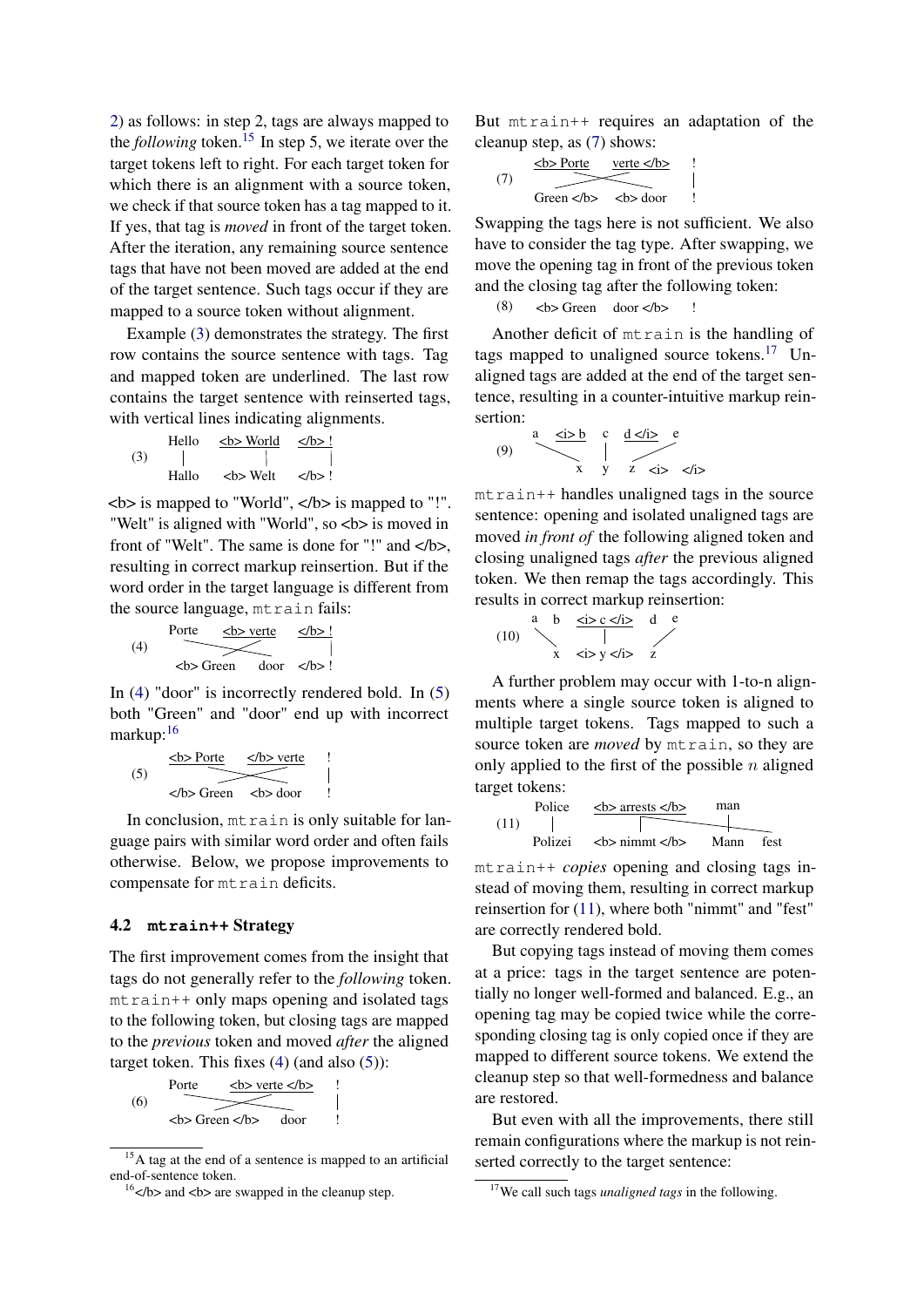<span id="page-4-0"></span>(12) 
$$
\xrightarrow{\text{Sbc} \text{Search}} \xrightarrow{\text{Site}} \xleftarrow{\text{l} < / b > \text{f}} \xleftarrow{\text{Site}}
$$
\n
$$
\xleftarrow{\text{Site}} \xleftarrow{\text{Sbc} \text{ durchsuchen}} \xleftarrow{\text{I}} \xleftarrow{\text{I}} \xleftarrow{\text{I}}
$$

The underlying problem is that  $m$ train++ only considers tokens immediately next to tags. Source tokens located within a tag pair's scope but not next to a tag, as "Site" in [\(12\)](#page-4-0), may be aligned with a target token outside of that tag pair's scope in the target sentence.

Another problem are tag pairs with a contiguous scope in the source sentence that should be noncontiguous in the target sentence:

<span id="page-4-1"></span>(13) 
$$
\begin{array}{c}\n a \xrightarrow{25b} \xrightarrow{c \angle i > d} \\
 \searrow \xrightarrow{25y} \xrightarrow{x} \yrightarrow{z \angle i >}\n \end{array}
$$

In [\(13\)](#page-4-1) only w and z should be rendered italic.

Rather than continuing to fix individual problem cases, below we develop a new reinsertion strategy designed to provide a general solution.

#### 4.3 Complete Mapping Strategy (CMS)

CMS is based on the insight that if (i) alignments steer markup transfer, and (ii) alignments relate tokens, then compiling down tag pairs to their minimal token level scope should solve most if not all of the problems presented in Sections [4.1](#page-2-6) and [4.2.](#page-3-8) Formally, a tagged sentence is a sequence  $s = s_1 \dots s_m$  consisting of one or more sequence elements  $s_i$ , where  $s_i$  is either a raw token w or a function  $t_i(s_i)$  representing a tag pair with scope over a sequence  $s_j$ .<sup>[18](#page-4-2)</sup> This allows for sentences with arbitrarily nested tag pairs and ensures that markup is well-formed. We use  $t_i^1(\ldots(t_j^k(\cdot)))$  to denote one or more  $(k)$  nested tag pairs with scope (.). The algorithm compiles tag pairs to their minimal scopes  $t_i^1(\ldots(t_j^k(w)))$  by repeatedly applying  $(14)$   $t_j^k(s_1...s_m) \to t_j^k(s_1)...t_j^k(s_m)$ 

until no tag pair with scope sequence of length > 1 remains. In terms of tag mapping, this results in each tag pair being mapped to *all* tokens within its original scope, hence the term *complete* mapping.[19](#page-4-3) The compilation is meaning-preserving, e.g.

 $(15)$   $**5**$  $\times$ *x*  $\times$  $**6**$  $\times$  $**7**$  $\times$  $**7**$ 

is turned into

 $(16)$   $**b** > **x '**$  **<b>b</b> > <b>'</b> <b>b</b> > <b>'</b> <b>b</b> > <b>y</b> <b>'</b> <b>'</b> <b>'</b> <b>'</b> <b>'</b> <b>'</b> <b>'</b> <b>'</b> <b>'</b> <b>'</b> <b>'</b> <b>'</b> <b>'</b> <b>'</b> <b>'</b> <b>'</b> <b>'</b> <b>'</b> <b>'</b> <b>'</b> <b>'</b> <b>'</b> <b>'</b> <b>'</b> <b>'</b> <b>'** 

CMS simplifies markup reinsertion significantly: as minimum scope tag pairs "travel" with token alignments, tag balance, well-formedness and complex positioning in the target sentence are taken

care of by the alignments. Tag swapping, reordering or insertion is no longer required in the cleanup step. Unaligned opening and closing tags no longer have to be moved. $^{20}$  $^{20}$  $^{20}$  The cleanup step only needs to take care of tags in subword token sequences. Readers are invited to check that all "toxic" examples discussed in Sections [4.1](#page-2-6) and [4.2](#page-3-8) are handled correctly by CMS. Finally to remove clutter, we simplify the target sentence markup by eliminating closing tags immediately followed by the corresponding opening tag, so

 $(17)$   $**5**$  $\times$  **<b>x**  $\times$  **<b>b**  $\times$  **y**  $\times$  **b**  $\times$  **c**  $\times$  **b**  $\times$  **z**  $\times$  **b** 

simplifies to

 $(18)$   $**5**$  **x y z**  $**5**$ 

While CMS ensures that target tokens "inherit" the markup of their aligned source tokens, there may be unaligned target tokens. Such tokens would never receive markup, resulting in *gaps*:



In such configurations, rendering "y" bold seems appropriate. We implement a *tag interpolation* scheme for target tokens within gaps. A gap is a target token sequence not longer than a specified maximum gap size where all target tokens have no markup, either because they are unaligned or they are aligned with a source token without tags. The latter is often the result of incorrect alignments that tag interpolation can correct. $21$  Tag interpolation inspects the tags applied to the neighbor tokens in front of and after the gap. Identical tags<sup>[22](#page-4-6)</sup> found with both neighbor tokens are applied to the gap tokens. E.g., applying tag interpolation to a gap of size 2 with tokens x and y turns

 $(20)$   $**b**$  $**c**$  $**i**$  $**v**$  $**k**$  $**j**$  $**k**$  $**k**$  $**k**$  $**k**$  $**k**$  $**k**$  $**k**$ 

(after simplification) into

 $(21)$   $**b**$  $**i**$  $**w k**$  $**k**$  $**y**$  $**z k**$ 

#### 5 Evaluation

To the best of our knowledge, there are no public standard evaluation data sets for markup transfer yet. We collect 10 complex web pages from spiegel.de, a well-known German news provider, that contain a total of 378 sentences with inline markup. We convert the web pages to MS Office

<span id="page-4-2"></span><sup>&</sup>lt;sup>18</sup>Isolated tags are considered as tag pairs with empty scope, though they have an implicit scope over all following tokens.

<span id="page-4-3"></span><sup>&</sup>lt;sup>19</sup>Isolated tags are still mapped to the following token.

<span id="page-4-4"></span><sup>20</sup>Unaligned isolated tags are still moved in front of the following aligned token.

<span id="page-4-5"></span> $21$ Tag interpolation produces a markup error if a gap target token is correctly aligned with a source token without tags.

<span id="page-4-6"></span><sup>&</sup>lt;sup>22</sup>Identical tags have the same tag type and index.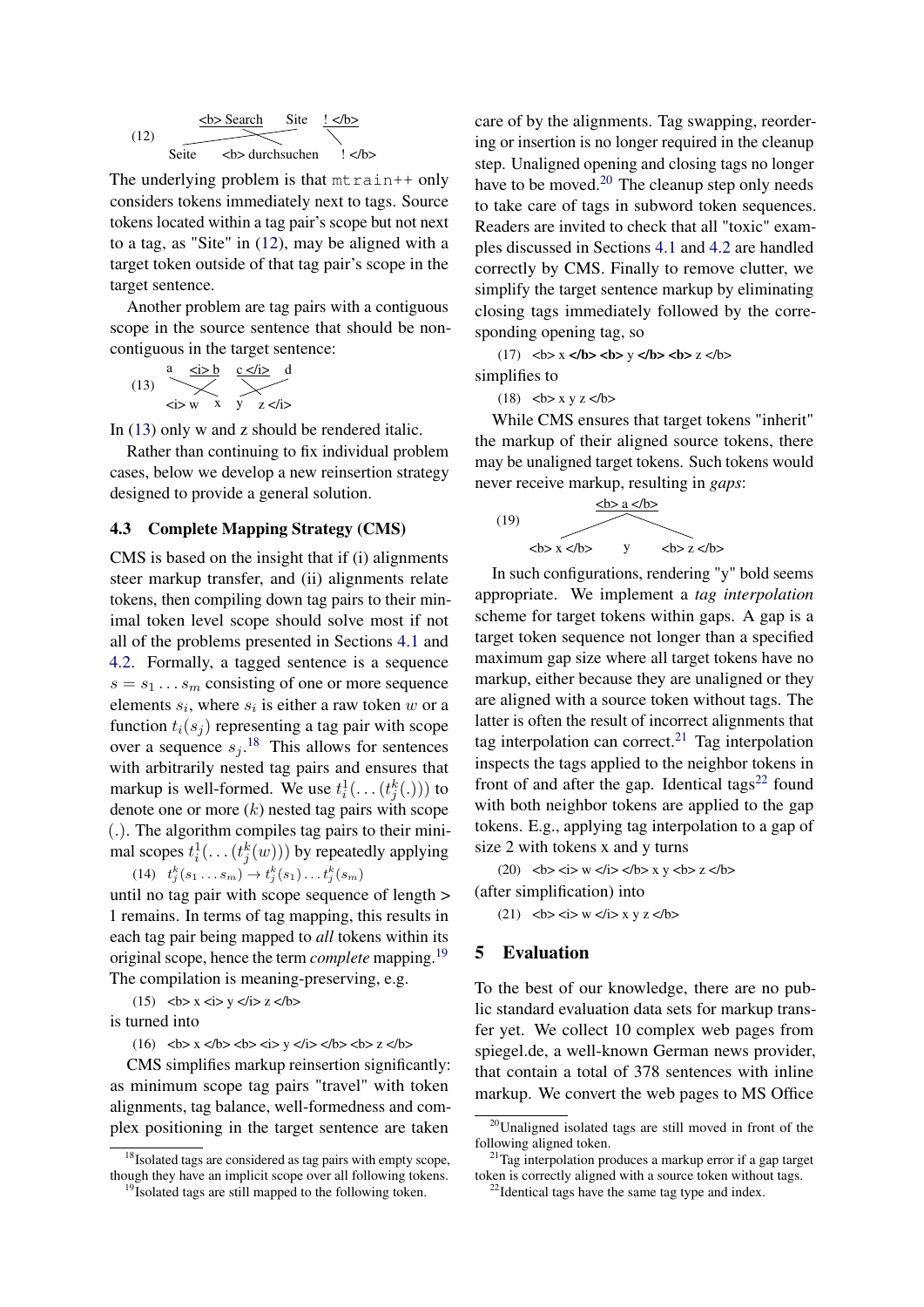<span id="page-5-2"></span>

| <b>Reinsertion Strategy</b> |               | $de \rightarrow fr$ |            | $de \rightarrow en$ |            |
|-----------------------------|---------------|---------------------|------------|---------------------|------------|
|                             |               | Marian              | Perfect    | Marian              | Perfect    |
|                             |               | Alignments          | Alignments | Alignments          | Alignments |
| mtrain                      |               | 104                 | 94         | 98                  | 85         |
| $mtrain++$                  |               | 23                  | 31         | 28                  | 31         |
| <b>CMS</b>                  | max gap 3     | $12(8+4)$           | 4          | $7(3+4)$            |            |
|                             | max gap 2     | $9(8+1)$            |            | $7(3+4)$            |            |
|                             | max gap 1     | $9(8+1)$            |            | $5(3+2)$            |            |
|                             | $max$ gap $0$ | $10(10+0)$          |            | $5(5+0)$            |            |

Table 1: Markup transfer errors by reinsertion strategy

<span id="page-5-3"></span>

| <b>MT</b> Service | $de \rightarrow fr$ | $de \rightarrow en$ |
|-------------------|---------------------|---------------------|
| Google            | 119                 | 55                  |
| DeepL             | 129                 | 78                  |
| Microsoft         | 261                 | 235                 |
| $CMS$ (max gap 1) | $58(48+10)$         | $32(21+11)$         |
| CMS (max gap 0)   | $57(57+0)$          | $25(25+0)$          |

Table 2: Markup transfer errors by translation service

docx documents, preserving the relevant markup, and examine translations to French and English using the latest OPUS-MT models. As a quality measure of markup transfer, we count how many target tokens end up with incorrect markup.<sup>[23](#page-5-0)</sup>

Even though CMS can handle all toxic examples described in Section [4,](#page-2-7) as a sanity check, we do a small evaluation of the three TransIns reinsertion strategies using the first evaluation document containing 40 sentences with inline markup. We do this for alignments as provided by the OPUS-MT models and also for hand-corrected perfect align-ments.<sup>[24](#page-5-1)</sup> For CMS and Marian alignments, we distinguish between errors resulting from incorrect alignments (first number in brackets) and errors from incorrect tag interpolation (second number in brackets). We also examine different maximum gap sizes. Table [1](#page-5-2) shows the results.

For both translation directions mtrain produces most errors. Using perfect alignments yields only a minor improvement. mtrain++ reduces the number of errors by about two-thirds. Surprisingly, the quality for both translation directions is slightly better when using Marian alignments instead of perfect alignments. This is due to the fact that a single change in alignment, even if it is a correction, can potentially change the markup of multiple tokens. With CMS, a change in alignment only effects a single target token, making this strategy less volatile.

For both types of alignments, CMS produces the smallest number of errors. The results are similar for both translation directions. For  $de \rightarrow fr$ , using Marian alignments with a maximum gap size of 3, we find 8 errors caused by incorrect alignments and 4 errors caused by incorrect tag interpolation. Reducing the maximum gap size to 2 and 1 decreases the number of interpolation errors, as tag interpolation is applied to fewer gaps. With a gap size of 0, i.e. with no tag interpolation, the number of errors caused by incorrect alignments increases by 2. These errors are now no longer corrected by tag interpolation. With perfect alignments, only the errors caused by incorrect tag interpolation remain.

The main focus of our evaluation is the comparison of CMS with popular translation services. These services are able to handle markup, but the details are unknown to us. Table [2](#page-5-3) shows the er-rors for all evaluation document translations.<sup>[25](#page-5-4)</sup> The performance for de –> en is always better than for  $de \rightarrow$  fr. This is probably due to the more similar word order between German and English. For both translation directions, CMS produces less than half as many markup errors as the next best commercial MT service. Errors decrease when omitting tag interpolation, i.e. the number of corrected alignment errors is smaller than the number of errors introduced by incorrect tag interpolation. We see this as an indicator of the high quality alignments provided by the OPUS-MT models.

#### 6 Conclusion

In this paper, we present TransIns, an opensource system implementing several alignment based strategies for markup reinsertion in translated documents. mtrain constitutes a baseline, while  $mtrain++$  can handle more complex configurations. CMS correctly handles all problem cases discussed and outperforms the markup transfer in documents translated with popular translation services.

<span id="page-5-1"></span><span id="page-5-0"></span><sup>&</sup>lt;sup>23</sup>We ignore punctuation tokens with incorrect markup.

<sup>&</sup>lt;sup>24</sup>We hand-correct 8% of the de  $\rightarrow$  fr and 10% of the de  $\rightarrow$ en Marian token alignments.

<span id="page-5-4"></span><sup>25</sup>All evaluation documents are available at [https://github.](https://github.com/DFKI-MLT/TransIns/tree/master/evaluation) [com/DFKI-MLT/TransIns/tree/master/evaluation.](https://github.com/DFKI-MLT/TransIns/tree/master/evaluation)